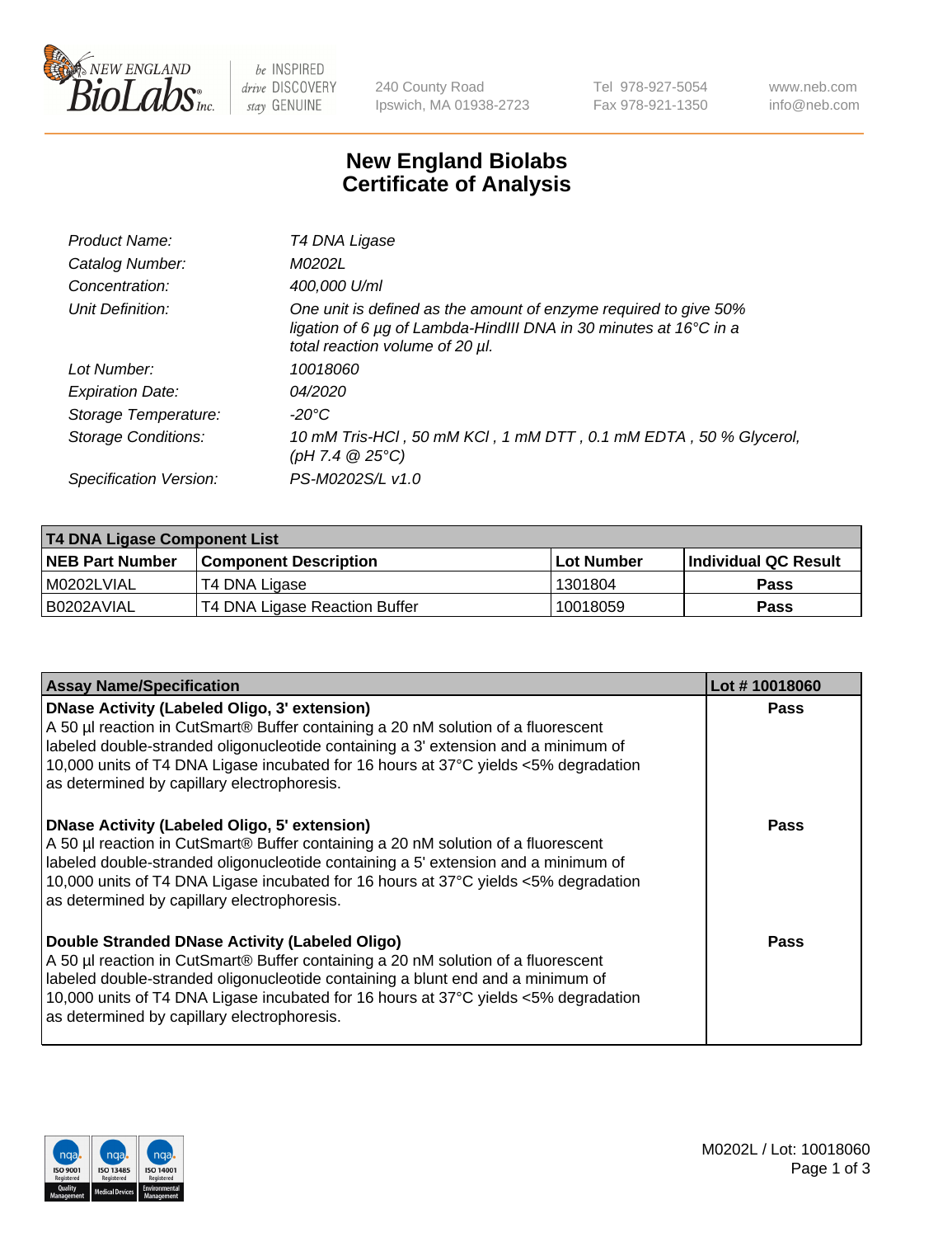

be INSPIRED drive DISCOVERY stay GENUINE

240 County Road Ipswich, MA 01938-2723 Tel 978-927-5054 Fax 978-921-1350

www.neb.com info@neb.com

| <b>Assay Name/Specification</b>                                                                                                                                                                                                                                                                                                                                                                                    | Lot #10018060 |
|--------------------------------------------------------------------------------------------------------------------------------------------------------------------------------------------------------------------------------------------------------------------------------------------------------------------------------------------------------------------------------------------------------------------|---------------|
| <b>Endonuclease Activity (Nicking)</b><br>A 50 µl reaction in NEBuffer 1 containing 1 µg of supercoiled PhiX174 DNA and a<br>minimum of 2000 units of T4 DNA Ligase incubated for 4 hours at 37°C results in <10%<br>conversion to the nicked form as determined by agarose gel electrophoresis.                                                                                                                   | <b>Pass</b>   |
| <b>Exonuclease Activity (Radioactivity Release)</b><br>A 50 µl reaction in NEBuffer 1 containing 1 µg of a mixture of single and<br>double-stranded [3H] E. coli DNA and a minimum of 2000 units of T4 DNA Ligase<br>incubated for 4 hours at 37°C releases <0.1% of the total radioactivity.                                                                                                                      | <b>Pass</b>   |
| <b>Ligation and Recutting (Terminal Integrity, Digested DNA)</b><br>A 20 µl reaction in 1X T4 DNA Ligase Reaction Buffer containing 2 µg of Lambda<br>DNA-HindIII Digest and a minimum of 4000 units of T4 DNA Ligase incubated for 16<br>hours at 37°C results in >95% ligation of the DNA fragments as determined by agarose<br>gel electrophoresis. Of these ligated fragments, >95% can be recut with HindIII. | <b>Pass</b>   |
| <b>Non-Specific DNase Activity (16 Hour)</b><br>A 50 µl reaction in NEBuffer 1 containing 1 µg of CIP-treated Lambda-HindIII DNA and<br>a minimum of 2000 units of T4 DNA Ligase incubated for 16 hours at 37°C results in a<br>DNA pattern free of detectable nuclease degradation as determined by agarose gel<br>electrophoresis.                                                                               | <b>Pass</b>   |
| <b>Protein Concentration (A280)</b><br>The concentration of T4 DNA Ligase is 0.4 mg/ml +/- 10% as determined by UV<br>absorption at 280 nm. Protein concentration is determined by the Pace method using<br>the extinction coefficient of 57,675 and molecular weight of 55,292 daltons for T4<br>DNA Ligase (Pace, C.N. et al. (1995) Protein Sci., 4, 2411-2423).                                                | <b>Pass</b>   |
| <b>Protein Purity Assay (SDS-PAGE)</b><br>T4 DNA Ligase is ≥ 95% pure as determined by SDS-PAGE analysis using Coomassie Blue<br>detection.                                                                                                                                                                                                                                                                        | <b>Pass</b>   |
| qPCR DNA Contamination (E. coli Genomic)<br>A minimum of 2000 units of T4 DNA Ligase is screened for the presence of E. coli<br>genomic DNA using SYBR® Green qPCR with primers specific for the E. coli 16S rRNA<br>locus. Results are quantified using a standard curve generated from purified E. coli<br>genomic DNA. The measured level of E. coli genomic DNA contamination is ≤ 1 E. coli<br>genome.        | Pass          |
| <b>RNase Activity (Extended Digestion)</b><br>A 10 µl reaction in NEBuffer 4 containing 40 ng of a 300 base single-stranded RNA<br>and a minimum of 1 µl of T4 DNA Ligase is incubated at 37°C. After incubation for 16<br>hours, >90% of the substrate RNA remains intact as determined by gel electrophoresis                                                                                                    | <b>Pass</b>   |